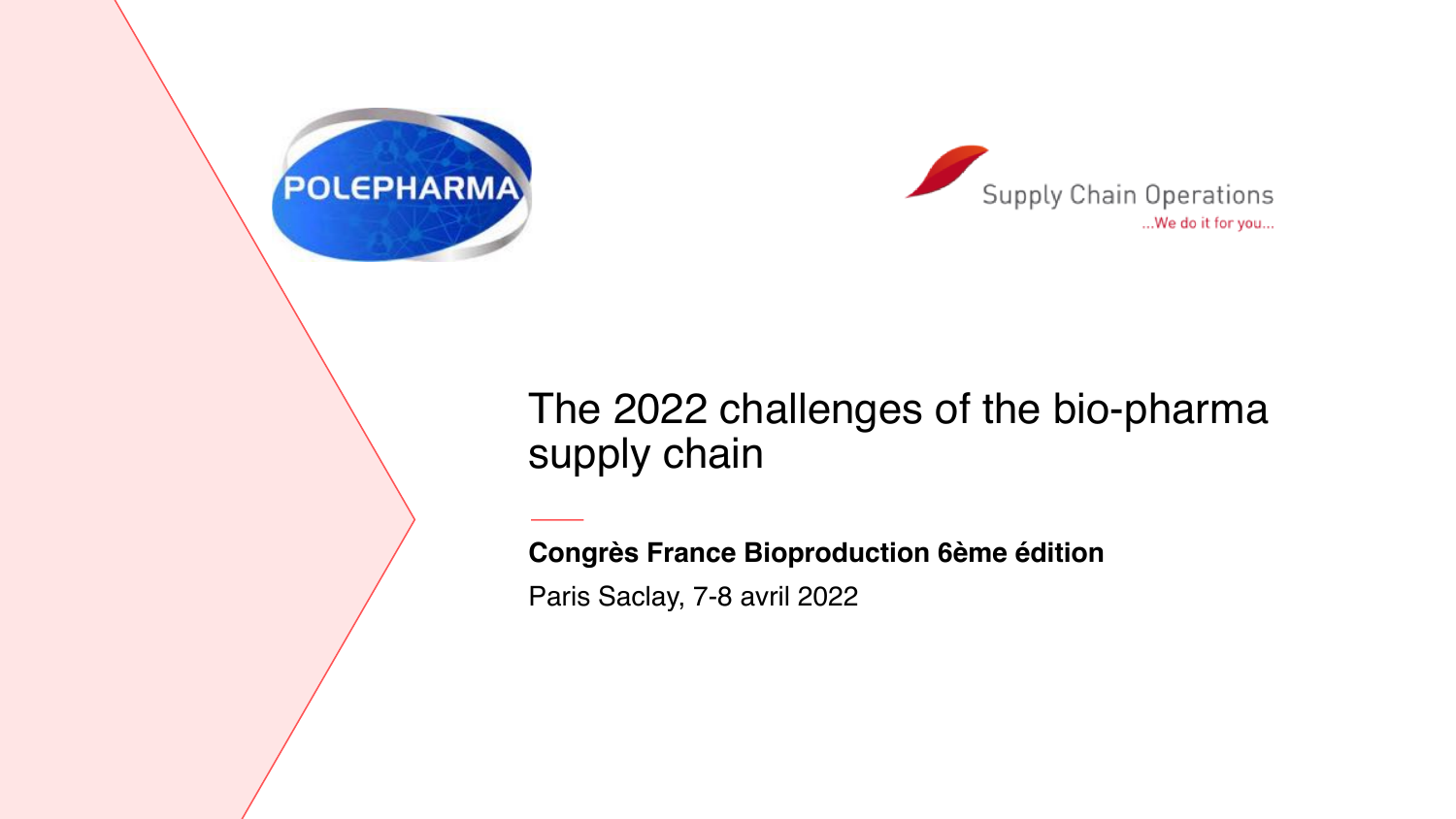





#### **The 2022 challenges of the bio-pharma supply chain**

- **Supply Chain Operations SA**
- § A normal supply chain? It's 'Unlikely' in 2022
- The future value chain
- Drive commercial growth
- The SC ecosystem digitalization journey
- The sustainable Supply Chain
- **Human-centric work design**

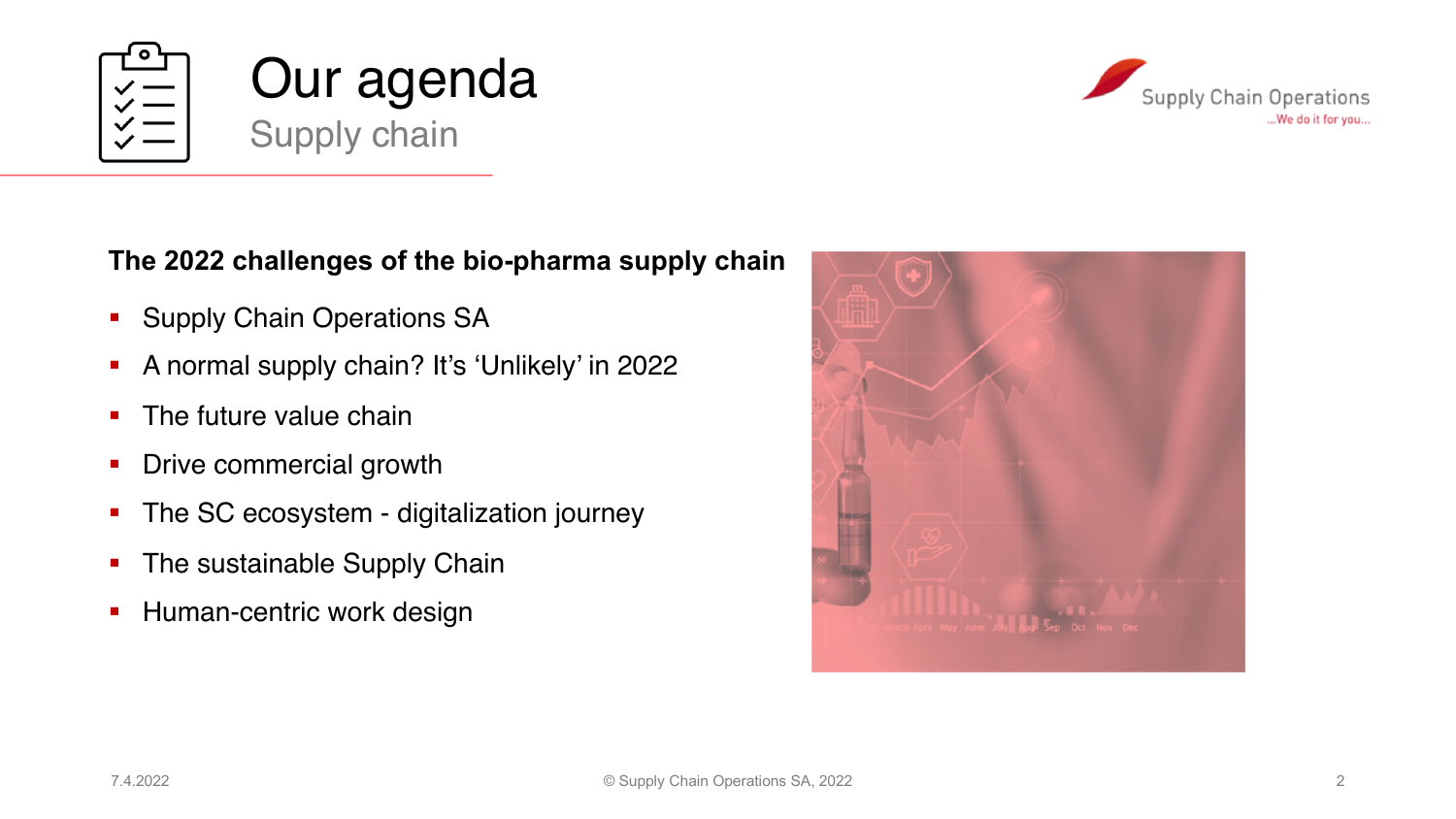# A brief overview of our services

From strategy to operationalization



- § Supply Chain risk management and compliance
- **Pan-European** supply chain construction and execution
- § Clinical trial Supply Chain management
- § Make Sustainability a reality in your operations
- § Define **SBT** and associated roadmap
- § Think **circular** and remodel your packaging

§ Make **Change Management** a key success factor in your projects

- § Support the **cultural trans**formation of your organization
- § Source **talents** for your organization
- Ad-interim management
- Develop, train, mentor your Supply Chain teams
- § **Seminars** and events solutions

# ...We do it for you...







៱៓កំ



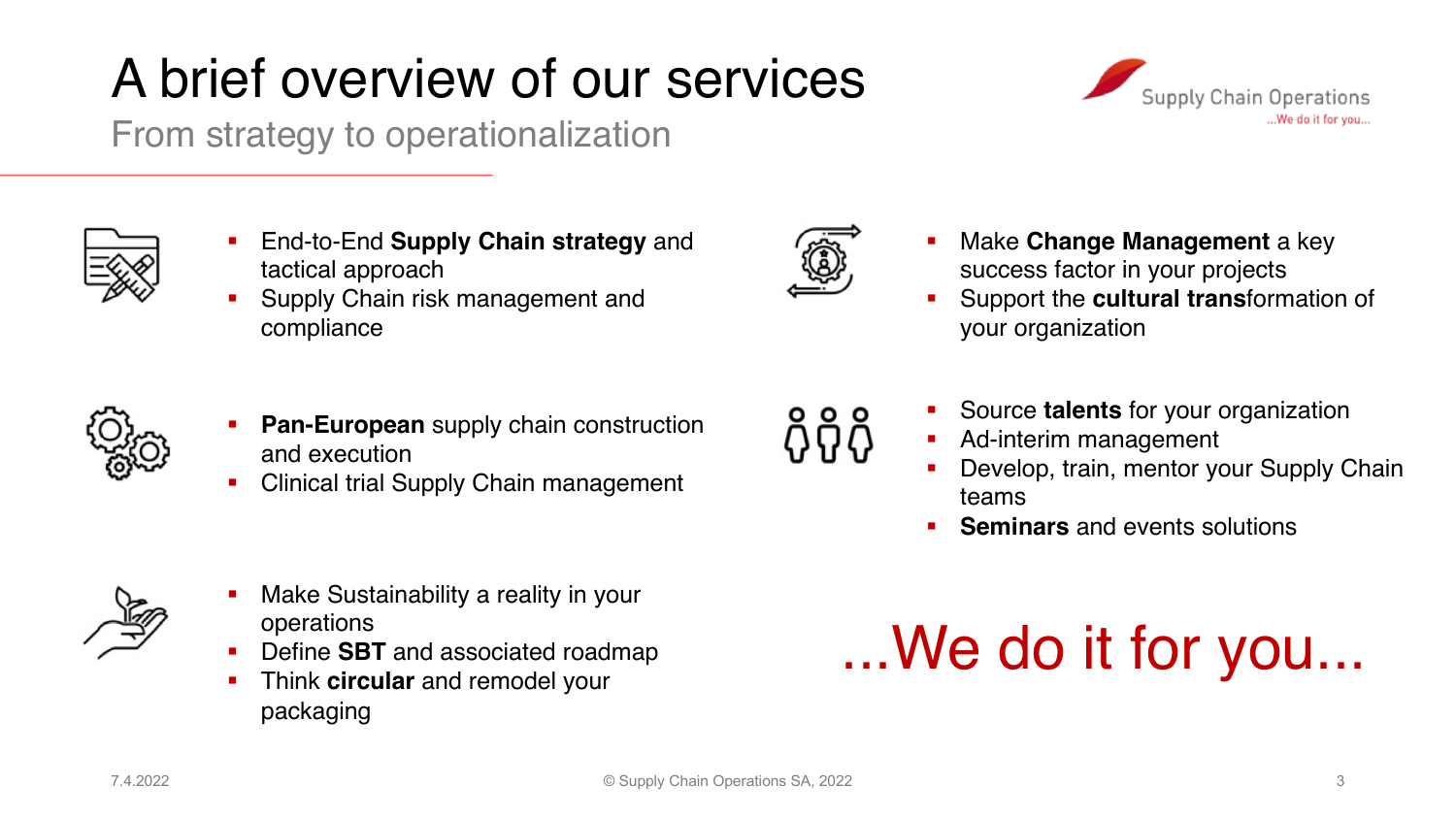

# A normal supply chain? It's 'Unlikely' in 2022



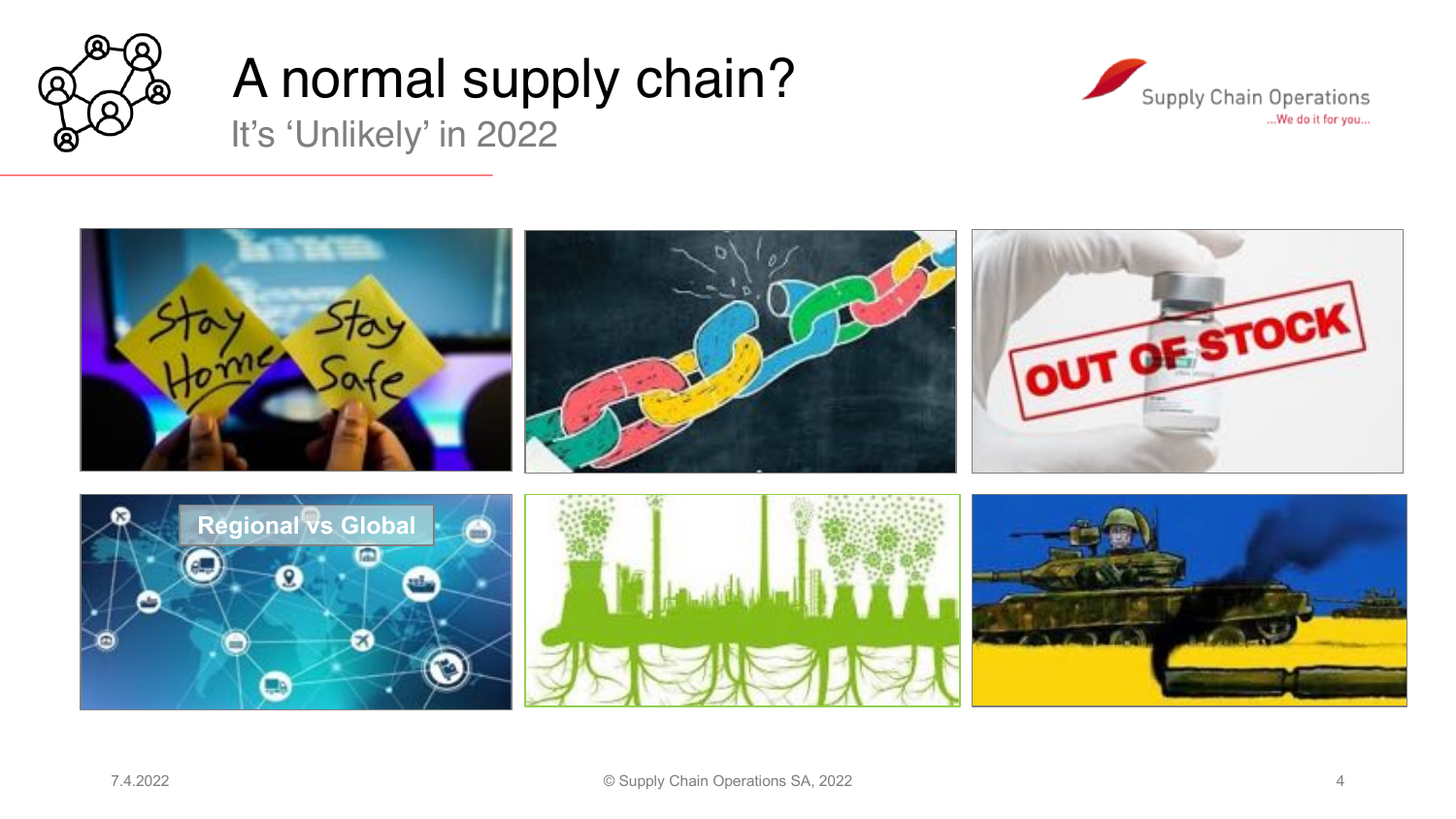

# The future value chains





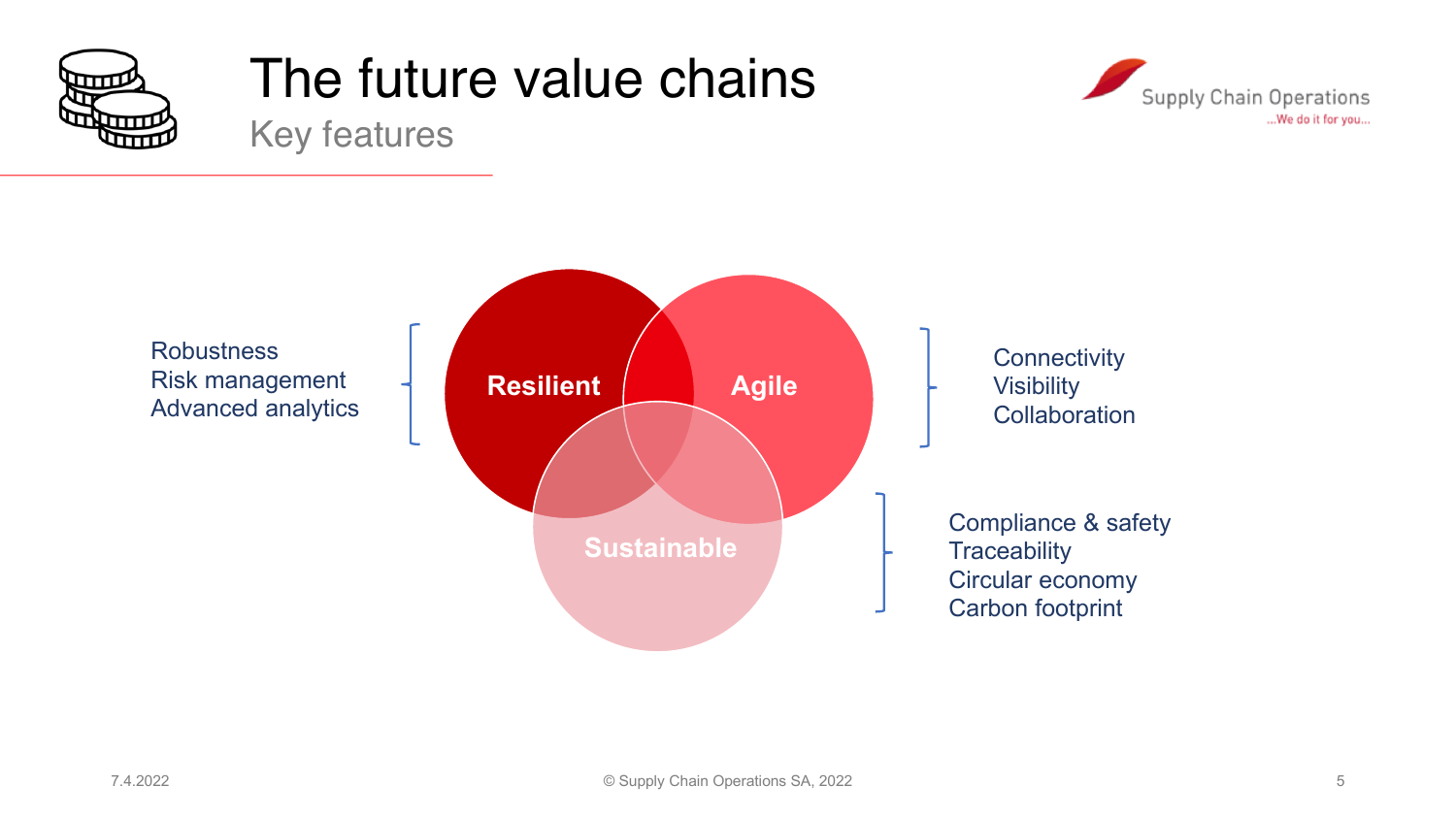

# Drive commercial growth

The supply chain opportunity

### Today's supply chain

Tend to prioritize operational excellence over value creation

### The future supply chain

To be transformed into a customer centric function with deep capacity to sense customer needs/wants and deliver timely responses

### The path to reinvention

To transition from prioritizing operational excellence to commercial innovation for growth. Develop capabilities to sense the voice of the customers. Us ethe insights to innovate specific SC commercial offerings to be delivered efficiently for optimum profit.



# Optimize costs Improve service metrics Revenue growth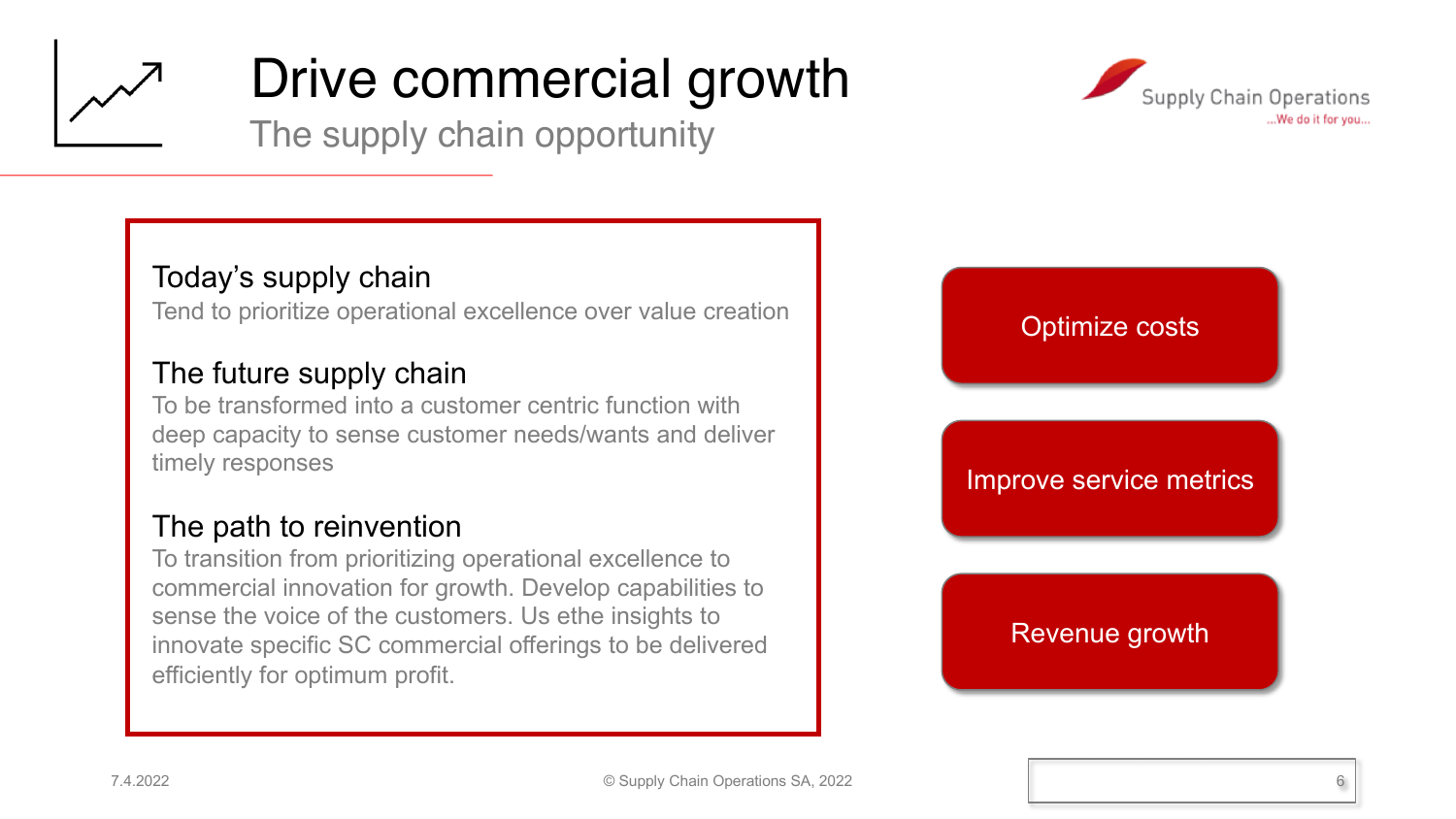

# The road to digitization





| 1800                                       | 1900                            | 1970                                       | $2015+$                                                         | $2030+$                                         |
|--------------------------------------------|---------------------------------|--------------------------------------------|-----------------------------------------------------------------|-------------------------------------------------|
| Industry 1.0                               | <b>Industry 2.0</b>             | <b>Industry 3.0</b>                        | <b>Industry 4.0</b>                                             | <b>Digital ecosystem</b>                        |
|                                            |                                 |                                            |                                                                 |                                                 |
| The first industrial<br>revolution started | Mass production<br>with machine | Electronics, IT and<br>industrial robotics | Digital supply chain                                            | Flexible and integrated<br>value chain networks |
| with the invention<br>of mechanical        | powered by<br>electricity and   | for advanced<br>automation of              | Smart manufacturing                                             | Virtualized processes                           |
| production                                 | combustion                      | production                                 | Digital products,                                               |                                                 |
| powered by water<br>and steam              | engine                          | processes                                  | services and business<br>models                                 | Virtualized customer<br>interface               |
|                                            | Introduction of                 | Computers and the                          |                                                                 |                                                 |
|                                            | assembly lines                  | internet constitute                        | Advanced planning                                               | Industry collaboration as a                     |
|                                            |                                 | the beginning of the<br>information age    | capabilities & tools.<br>Data analytics as a<br>core competency | key value driver                                |
|                                            |                                 |                                            |                                                                 |                                                 |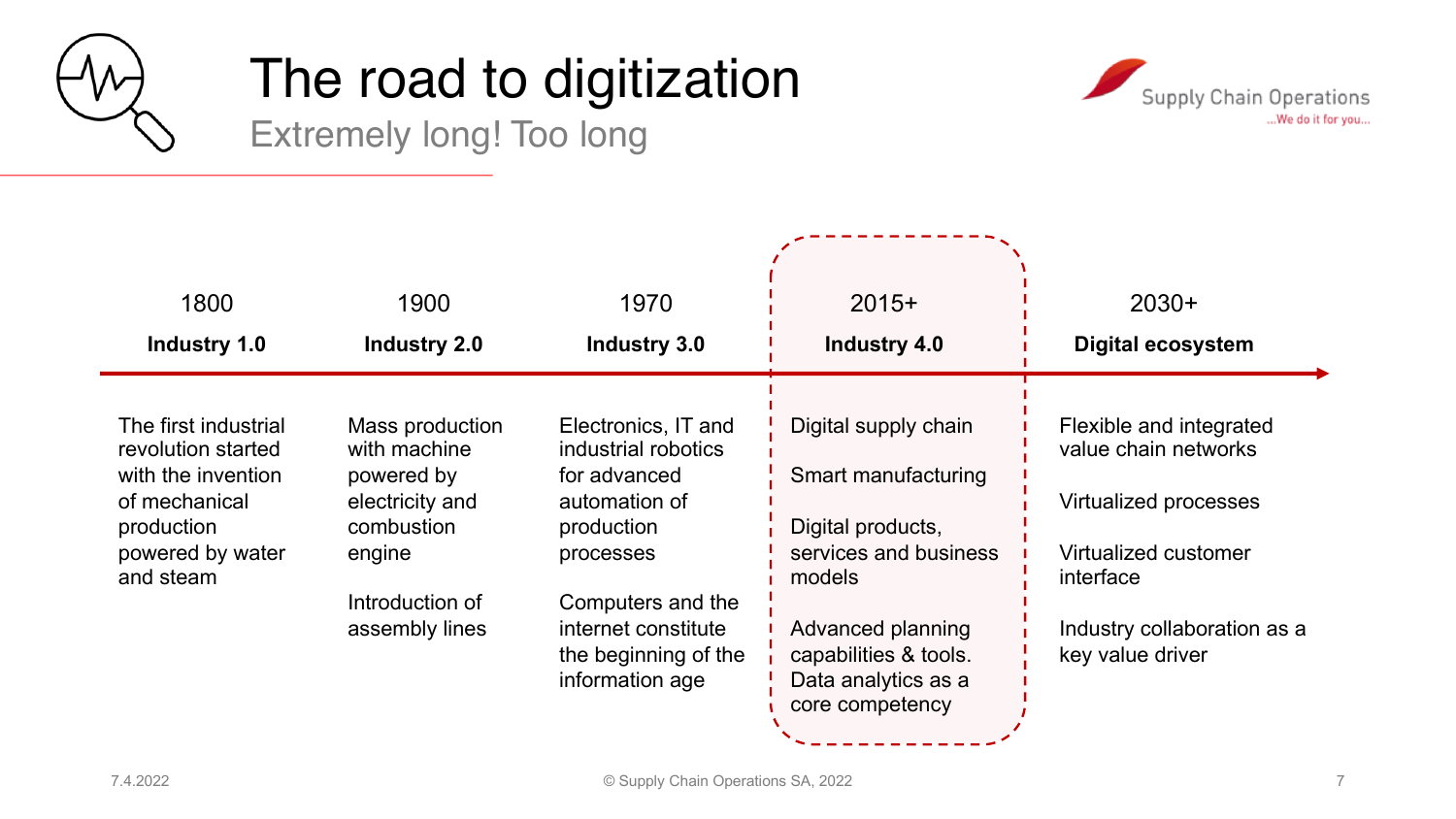

# Integrated supply chain



The new ecosystem

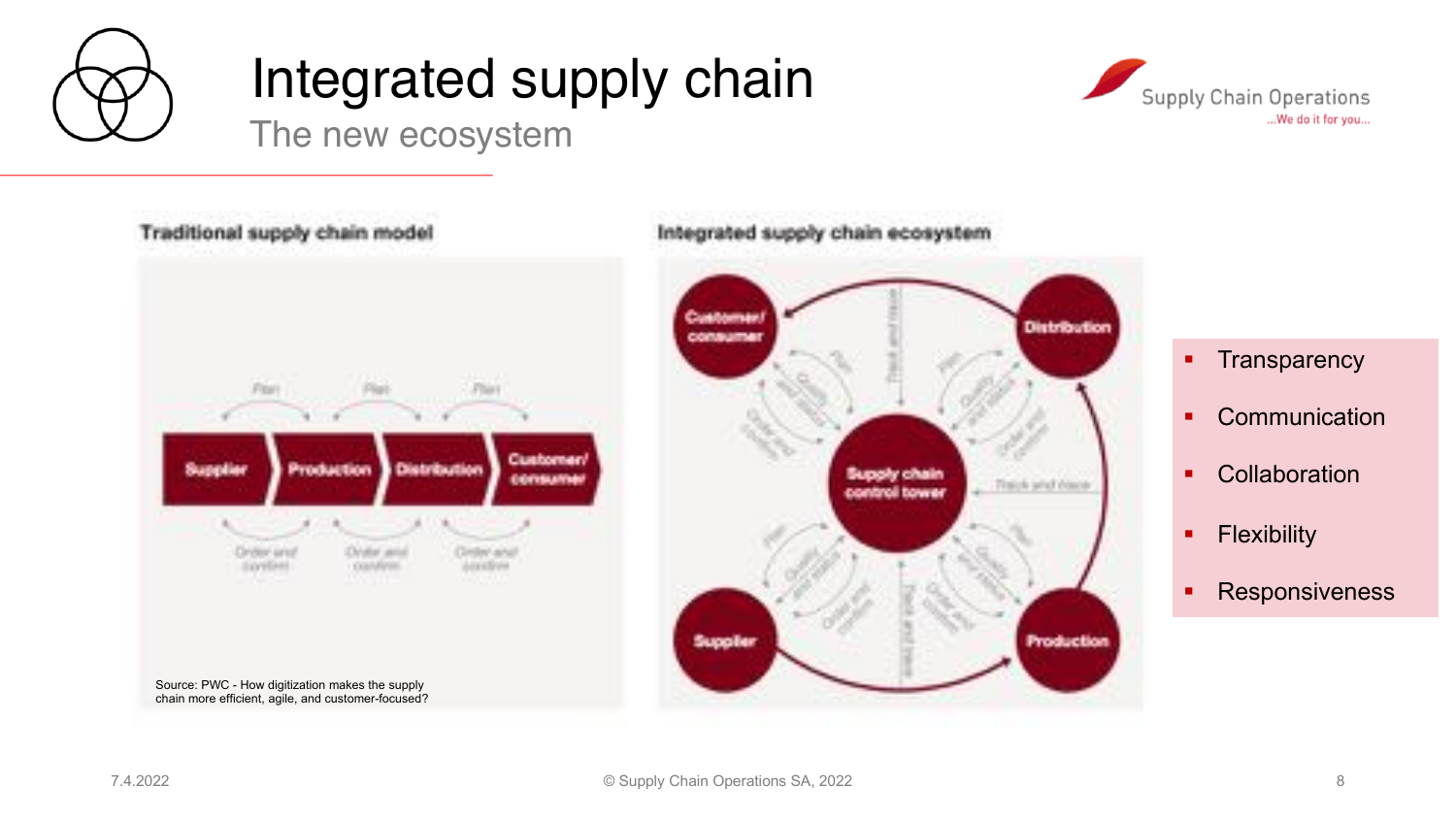

# Integrated supply chain enabler



Planning and execution platform

Integrated end-to-end demand and supply planning

### **Customer**

#### Digital supply chain segmentation

After customer requirements and product characteristics

#### Proactive demand sensing

Multilevel demand consolidation

#### Digital customer

Configuration, sales, external data and service needs

#### Dynamic real-time inventory

Multistage management throughout the stock holding point

### **Supply**

#### Integrated material requirements planning

Vendor-managed inventory/consignment stock, inventory transparency. Risk based matrix.

#### Vertical integrated real-time planning in production

Including manufacturing execution system introduction and sourcing collaboration

End-to-end logistics visibility Last-mile delivery, end-to-end traceability

#### End-to-end data availability, utilization and analysis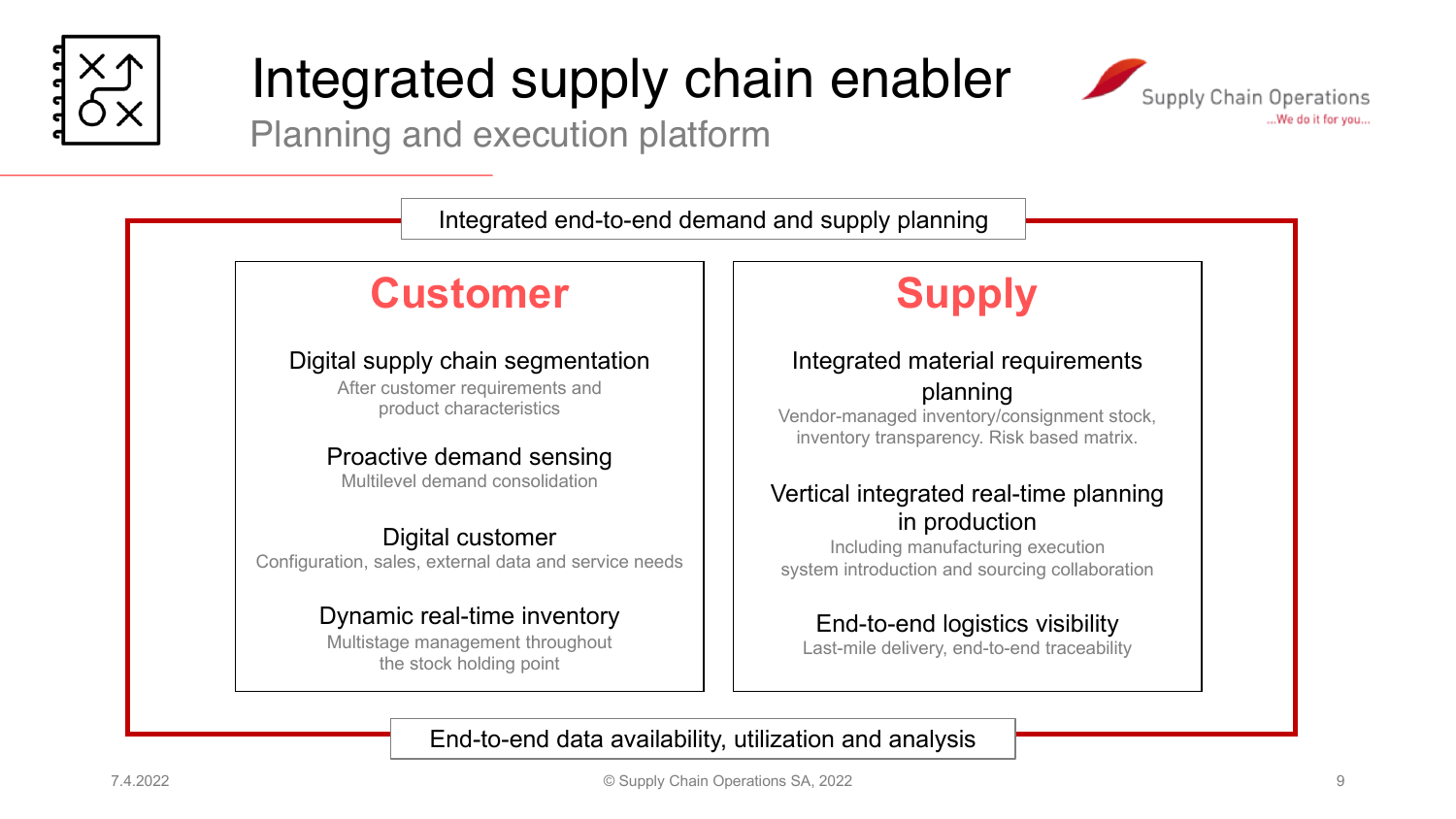

# Fulfill environmental & social commitments authentically



### Today's supply chain

Companies are making public commitments related to environmental, social and governance and data privacy in response to pressure from customers and shareholders.

### The future supply chain

Buyers will speak with their wallets by purchasing only from companies and suppliers that demonstrate authentic achievements of commitments

### The path to reinvention

Visibility and transparency are non-optional for organizations claiming environmental and social impact. Adapt sustainability metrics & accounting methods to meet goals as new approaches emerge.

#### The Future Demands Authentic Achievement





More than half of customers will do business only with companies that practice environmental and social sustainability.

Another third cite data usage as a limiting factor.

Source: 2021 Gartner Future of Supply Chain Survey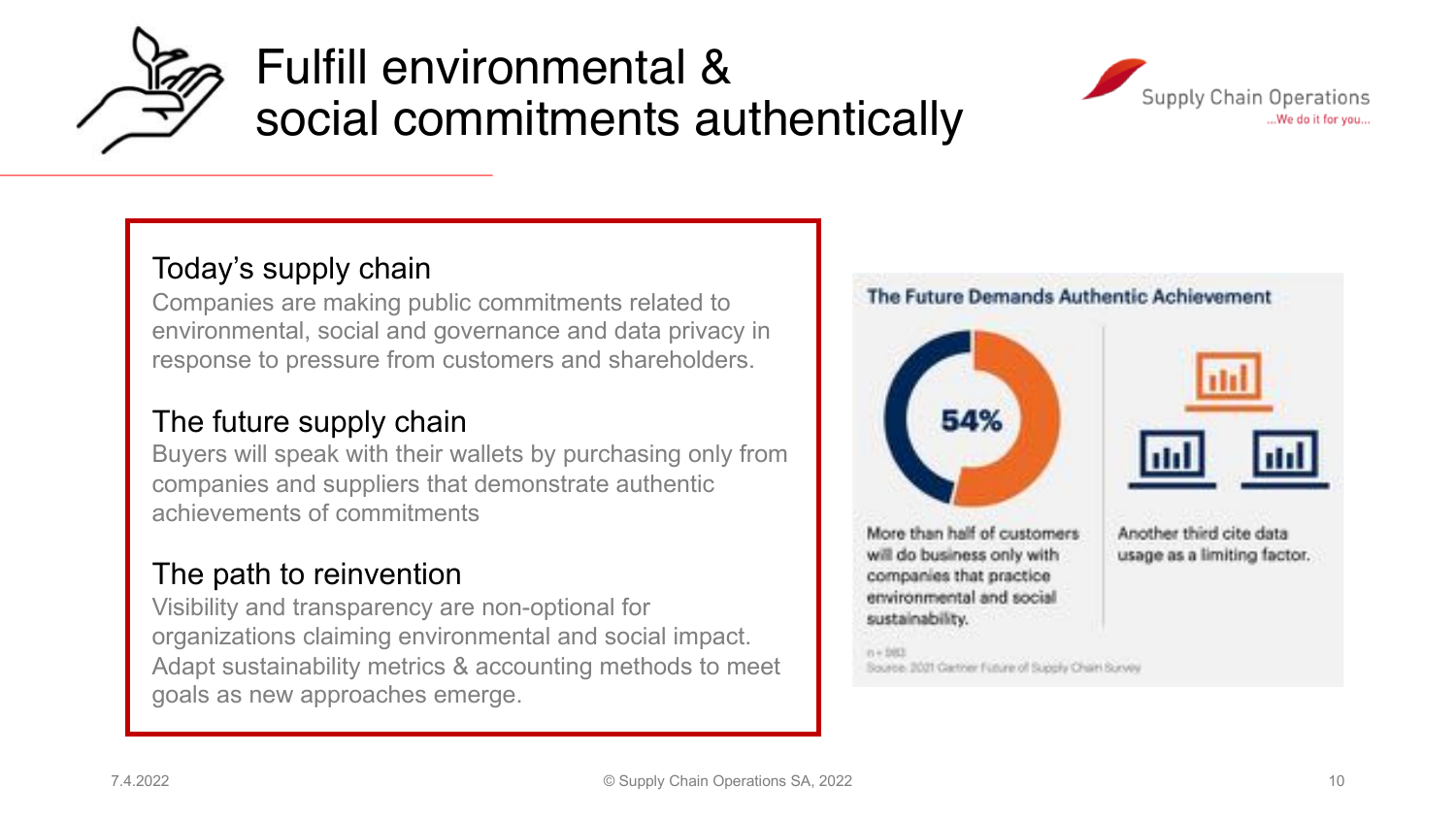

# Human-centric work design

Provide flexible work experiences



Covid-19 has highlighted the dependance supply chains have on frontline talent and the need to build experiences that enable flexibility on where & when the work gets done.

### The future supply chain

Evolution will call more automation as well as more collaboration human-to-human and human-to-machine.

### The path to reinvention

SC employees to evolve to hybrid, flexible & technologically enabled workplace operating within a broader SC ecosystem.

Enabling social connectivity and international collaboration to spur innovation.



#### Energy vs fatigue

#### Intent to stay

#### Grow & retain talent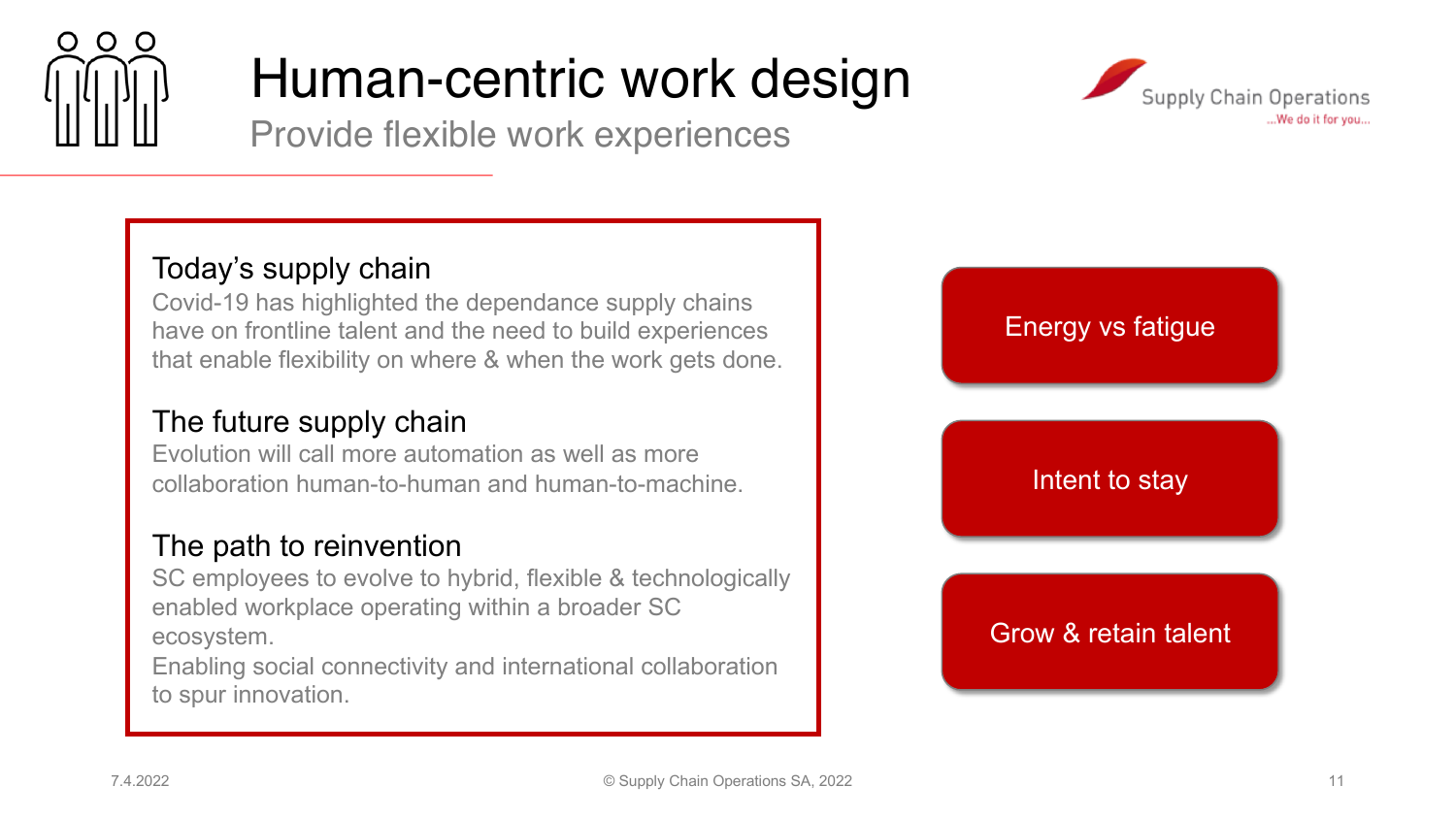

# The future value chains

Key considerations to grasp the future





### Resilient Agile **Sustainable**

Growth from SC **Digitization** Integrated ecosystem

Environment & social Authentic commitments Human-centric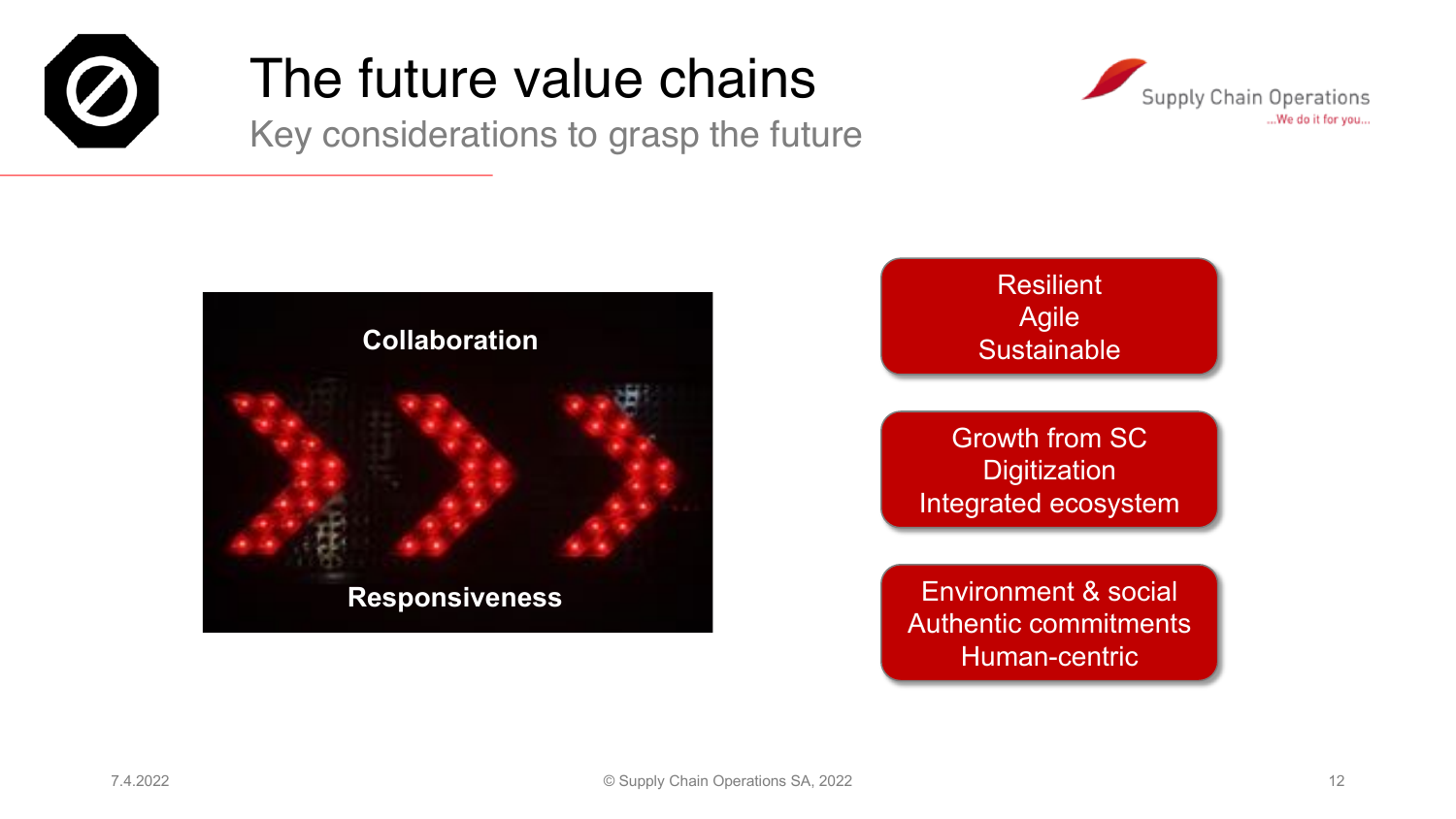# How to get in contact?

We are here for you!



#### **PHARMA ENQUIRIES**

 $\boxtimes$  laurent.foetisch@supplychainoperations.ch R +41 79 205 23 32

#### **WEBSITE**

- www.supplychainoperations.ch ∰
- /supply-chain-operations-sa lin